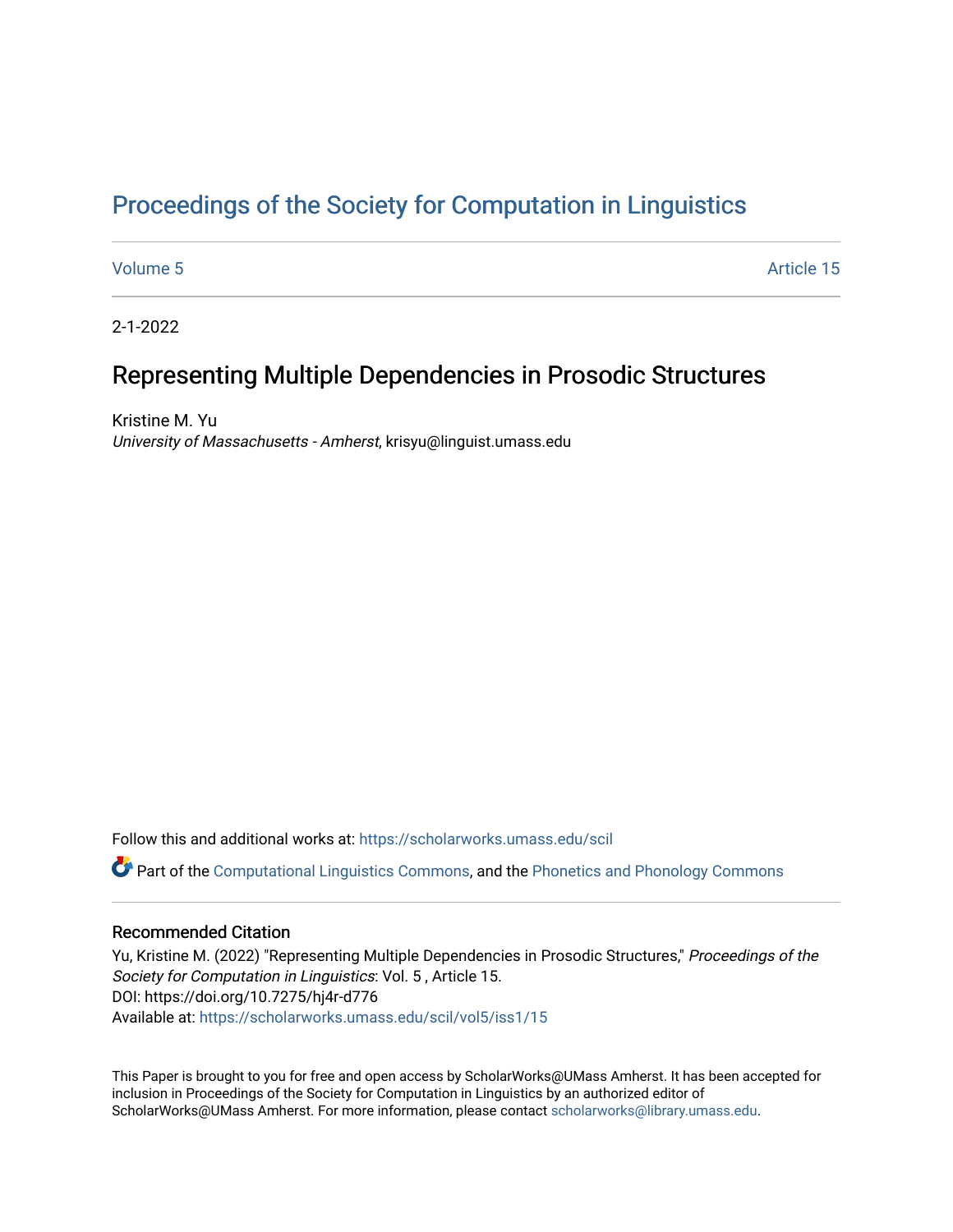# **Representing multiple dependencies in prosodic structures**

### **Kristine M. Yu**

University of Massachusetts Amherst / Amherst, Massachusetts, USA krisyu@linguist.umass.edu

#### **Abstract**

Association of tones to prosodic trees was introduced in Pierrehumbert and Beckman (1988). This included: (i) tonal association to higher-level prosodic nodes such as intonational phrases, and (ii) multiple association of a tone to a higher-level prosodic node in addition to a tone bearing unit such as a syllable. Since then, these concepts have been broadly assumed in intonational phonology without much comment, even though Pierrehumbert and Beckman (1988)'s stipulation that tones associated to higher-level prosodic nodes are peripherally realized does not fit all the empirical data. We show that peripherally-realized tones associated to prosodic nodes can be naturally represented with bottom-up tree transducers. Additionally, multi bottom-up tree transducers provide a way to represent non-peripheral boundary tones and multiple tonal association, as well as multiple dependencies in prosodic structures in general, including prosodicallyconditioned segmental allophony.

### **1 Introduction**

It is widely accepted that describing segmental and tonal distributions and processes over trees built with prosodic constituents (e.g., syllables (*σ*), feet (Ft), prosodic words (*ω*), accentual phrases (*α*), phonological phrases  $(\varphi)$ , and intonational phrases (*ι*)) can help capture phonological generalizations. A classic example exemplifying this comes from Bengali (Hayes and Lahiri, 1991). As exemplified in Fig. 1, adapted from Khan  $(2008, p. 101)^1$ , rises in the pitch contour delineate phonological chunks in Bengali. In the example in Fig. 1, these chunks happen to be the size of a morphosyntactic word

plus affixes, but chunk size can vary depending on speech rate. For example, Hayes and Lahiri (1991, (54)) provides the example in (1), where we indicate phonological chunks delineated by melodic rises using square brackets. In (1a), one melodic rise occurs per word as in Fig. 1. However, at faster speech rates, a speaker may utter the same sentence with the prosodic chunkings in  $(1b)$  or  $(1c)$ , or at an even faster speech rate, as (1d).

- (1) Variation in prosodic domains
	- a. [ɔmor] [t͡ʃador] [tara-ke] [diet͡ʃʰe] Amor scarf Tara-obj gave 'Amor *gave* a scarf to Tara'
	- b.  $\lceil \text{omof} \rceil$  [fador]  $\lceil \text{tara-ke} \rceil$  [diet $\lceil \rceil$ <sup>h</sup>e]
	- c.  $\lceil$ omor $\rceil$  [t͡ʃadot tara-ke]  $\lceil$ diet͡ $\lceil$ <sup>h</sup>e]
	- d.  $\lceil \text{omof} \rceil$  fadot tara-ke]  $\lceil \text{dieffhe} \rceil$



Figure 1: Melodic rises in Bengali analyzed as tonal sequences. Fundamental frequency (Hz) on y-axis, time (s) on x-axis. 'Rumu couldn't remember the names of the gardeners of the queen of Nepal.' Example from Khan (2008, p. 101).

It would be difficult to characterize all of these possible chunkings of the same sentence under the same information structural conditions as being

<sup>&</sup>lt;sup>1</sup>The Bengali case study presented in this paper is based on Hayes and Lahiri (1991)'s analysis of a Kolkata variety, but we show a pitch track example from Khan (2008)'s analysis of a Bangladeshi variety since recordings from Khan (2008) are readily available.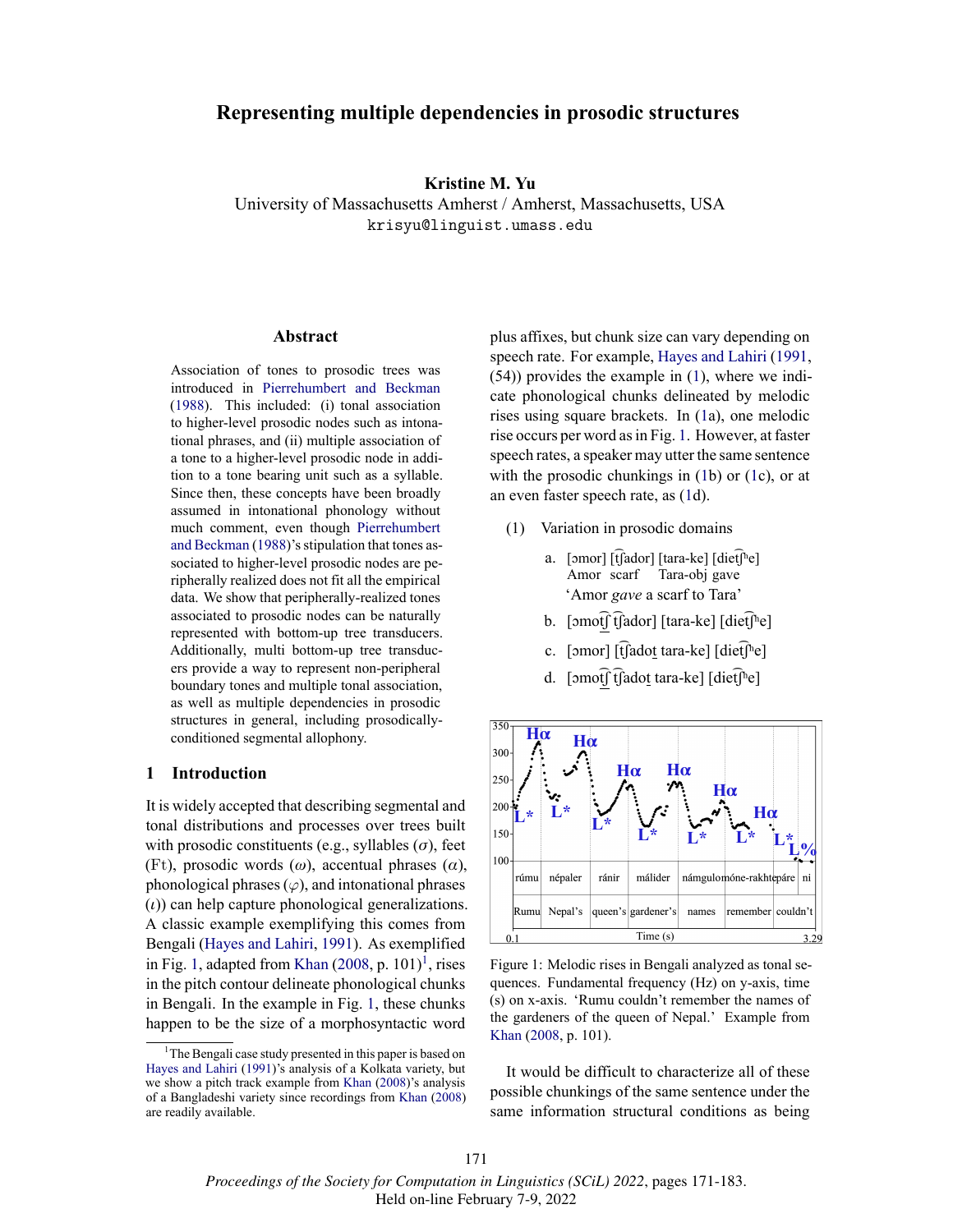morphosyntactically-conditioned. Moreover, the same chunks delineated by melodic rises also determine whether two other segmental processes occur (Hayes and Lahiri, 1991, §§9.1, 9.2): (i) total assimilation of  $/r$  to an immediately following coronal consonant, and (ii) voicing assimilation of a stop to an immediately following stop. These two segmental processes occur when both the segment that gets changed as well as its conditioning environment occur within the same chunk, as exemplified for the final  $[r]s$  in  $[omor]$  and  $[\hat{t}]$  ador  $]$  in (1), which are underlined when they assimilate to [t][] and [t], respectively. (Note: Hayes and Lahiri (1991) calls these prosodic constituents phonological phrases, while Khan (2008) calls them accentual phrases; here we use 'accentual phrase').

The generalization that melodic patterns delineate the edges of prosodic constituents also motivated one of the foundational assumptions of Autosegmental-Metrical (AM) Theory (Pierrehumbert, 1980; Pierrehumbert and Beckman, 1988; Ladd, 1996; Arvaniti and Fletcher, 2020), a theory that dominates work on intonational phonology: the assumption that tones can associate not only to tone-bearing units (TBUs) "at the bottom of the tree" (i.e., non-terminal nodes that immediately dominate terminals) such as moras (*μ*) and syllables  $(\sigma)$ , but also to any higher-level node in the prosodic tree, e.g., the accentual phrase or the intonational phrase (Pierrehumbert and Beckman, 1988, p. 21). While the concept of tones associating to TBUs was carried over from Autosegmental Theory (Goldsmith, 1976), the concept of tones associating to prosodic constituents in general was an innovation of AM theory, as well as the notion that tones can be multiply associated—both to a higher-level prosodic node as well as a TBU (Pierrehumbert and Beckman, 1988).

In Fig. 1, each melodic rise is analyzed as the phonetic realization of a sequence of two discrete tones: a low pitch accent  $(L^*)$ , and a high accentual phrase tone  $(H_{\alpha})$ . The '\*' diacritic indicates a pitch accent; the '*α*' diacritic indicates an accentual phrase tone. The entire sentence comprises an intonational phrase, with a low intonational phrase tone,  $L\%$ , at the right edge (the  $\%$ ' diacritic indicates an intonational phrase tone). In AM Theory, a pitch accent like L\* is a tone whose appearance and temporal location are determined by accented TBUs, i.e., TBUs with "an abstract phonological location indicator of tone" (Gussenhoven, To appear, §1.2) and is represented as being associated to an accented TBU. An edge tone like  $H_\alpha$  or  $L\%$ is a tone whose appearance and location is determined by prosodic constituent edges and is represented as being associated to a prosodic node at a higher-level node than the TBU.

The L\* appears at the left edge of an accentual phrase, while the  $H_a$  appears at the right edge of an accentual phrase. So why is the L defined as a pitch accent rather than an edge tone? In Bengali, accented TBUs are syllables that receive stress, and Bengali has word-initial stress—thus, the L tones are always word-initial in Fig. 1. However, Hayes and Lahiri (1991, p. 56) shows that when a word is preceded by a clitic, the L tone is not phrase-initial and appears instead on the initial syllable of the word, after the clitic—thus tracking the accented TBU rather than the left edge of accentual phrases.

The Bengali example in Fig. 1 exemplifies the distinction between pitch accents and edge tones, but what about the concept of the association of a single tone to both a TBU as well as a higherlevel prosodic node? Multiple association of this kind was first motivated by Pierrehumbert and Beckman (1988) for Tokyo Japanese due to differences in the phonetic realization of  $L_\alpha$  tones systematically conditioned by the position of lexical accent. In Japanese, accented syllables are lexically specified and receive a bitonal H\*+L tone, cf. *hasi* 'edge' vs. *hási* 'chopsticks' vs. *hasí* 'bridge' (Gussenhoven, 2004, p. 186), where accent is indicated with an acute accent mark. The comparison between unaccented *hasi* and initiallyaccented *hási* is represented in (2) using association of tones to labeled brackets for singly associated accentual phrase and intonational phrase tones, following notational conventions popularized by Hayes and Lahiri (1991). The analysis shown follows Gussenhoven (2004, 2014).

(2) Tonal associations for *hasi* vs. *hási* [*<sup>ι</sup>* [*<sup>α</sup>* h a *Lα* s i *H<sup>α</sup>* ]*<sup>α</sup>* ]*<sup>ι</sup> L*% [*<sup>ι</sup>* [*<sup>α</sup> Lα* h á *H* ∗ si *L* ]*<sup>α</sup>* ]*<sup>ι</sup> L*%

In words like *hási* where a tone occupies the first TBU, i.e., the first mora, the word-initial  $L_{\alpha}$  is pronounced with a mid pitch, but in words like *hasi* where no lexical accent occupies the first TBU, the  $L_{\alpha}$  is pronounced fully low, see Pierrehumbert and Beckman (1988, §5.5); Gussenhoven (2004, p. 189). This difference is attributed to a difference in association: in *hasi*, the first TBU is avail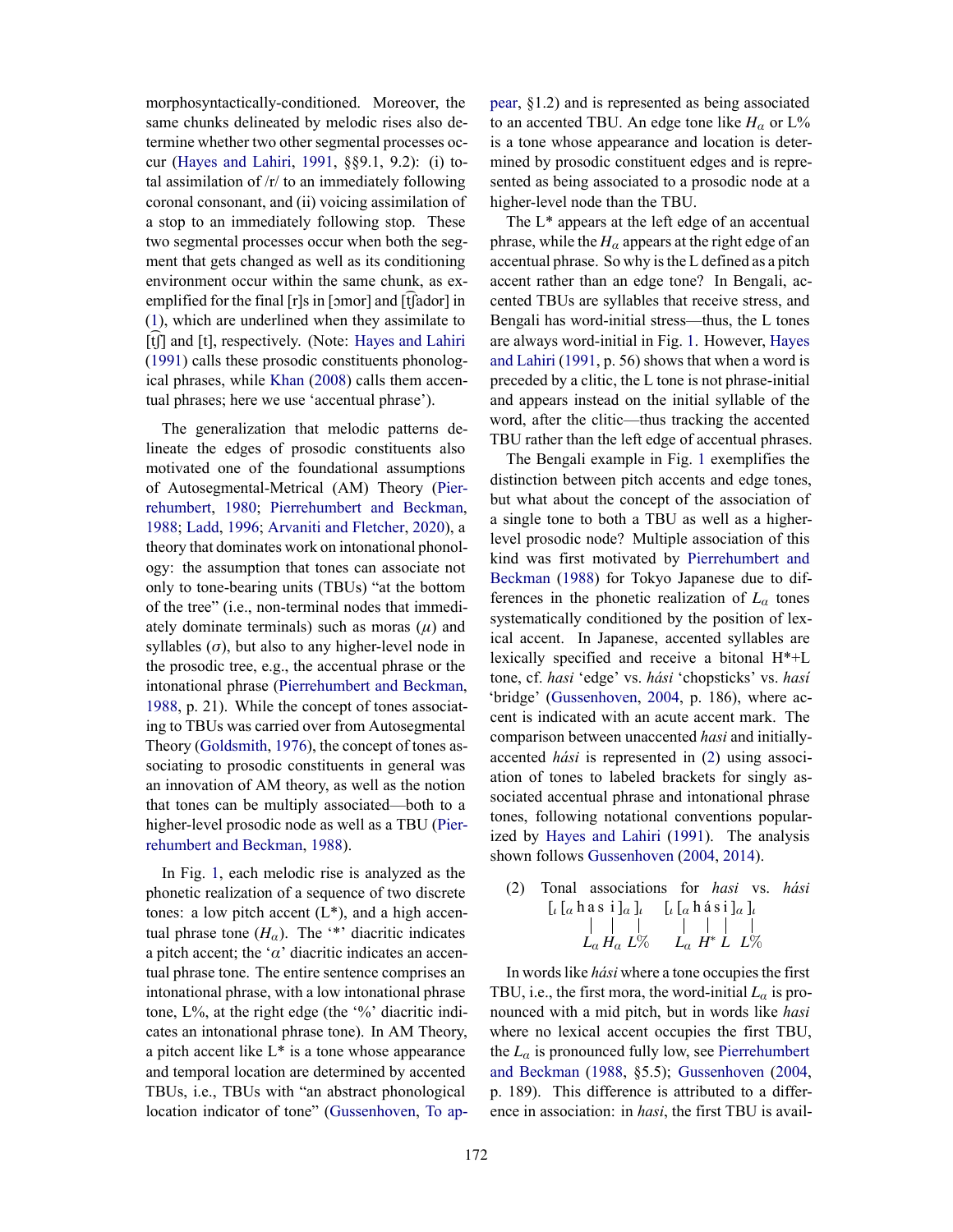able for the  $L_{\alpha}$  to associate and so it associates not only to the *α* node but also this TBU; in *hási*, the first TBU is unavailable so the  $L_{\alpha}$  is associated only to the  $\alpha$  node. Similarly, phonetic evidence shows that the *L* of the lexical accent associates to an unoccupied TBU immediately following the accented TBU (Gussenhoven, 2014, §2), as shown for *hási* in (2). There is also an *H<sup>α</sup>* following the peripheral (i.e., at the left edge) *Lα*. In *hasi*, the second TBU is available for the  $H_\alpha$  to associate to, but since the second TBU of *hási* is occupied by the *L* of the lexical accent, the  $H_\alpha$  is deleted. Non-peripheral, unassociated tones are deleted in Japanese (Gussenhoven, 2014, §2).

The concepts of association of tones to higherlevel prosodic nodes and multiple tonal association introduced in Pierrehumbert and Beckman (1988) have been broadly assumed in intonational phonology without much comment (but see, e.g., Prieto et al. (2005); Gussenhoven (2018) for exceptions). However, while the computational properties of association of tones to TBUs have received much attention, e.g., Chandlee and Jardine (2021) and references therein, the computational properties of tones associating to prosodic trees, i.e., tones as terminals participating in dominance relations in prosodic trees, as well as multiple tonal association to TBUs and prosodic nodes, have not. In fact, as noted in Pierrehumbert (2011, p. 5), prosodic trees with multiple tonal associations are technically not trees anymore, since terminal nodes can have more than one parent.

Moreover, the formal properties of tones associating to prosodic trees defined in Pierrehumbert and Beckman (1988, Ch. 6) have not been revisited, although Pierrehumbert and Beckman (1988, Ch. 6) stipulates the temporal location of tones associated to prosodic nodes (i.e., edge tones, or boundary tones) to be at the periphery of the constituent they are associated to. The stipulation is problematic because Gussenhoven (2000) provides examples from Roermond Dutch where edge tones are not peripherally realized, i.e., a lexical accent tone is sequenced to appear after a right-edge aligned intonational phrase boundary tone. Gussenhoven (2000)'s response to the problematic peripherality stipulation (see also Gussenhoven (2018, §4)) is to abandon the idea of tonal association to higher-level prosodic nodes altogether in favor of Align constraints between tones and prosodic constituents. But the theory of tonal association to higher-level prosodic nodes as proposed in Pierrehumbert and Beckman (1988, Ch. 6) has remained a fundamental assumption of Autosegmental-Metrical Theory (Arvaniti and Fletcher, 2020), despite its inability to allow for non-peripheral prosodic boundary tones.

This paper shows that standard tools from formal language theory can be used to formalize the notion of tonal association to prosodic trees and handle both multiple tonal association and nonperipheral boundary tones. To define tonal association in prosodic trees, we make use of finite state tree rewrite grammars, which can be recognized by bottom-up tree transducers (Baker, 1978; Comon et al., 2007), and in the paper, we use the notation of finite state tree transducers to define our tree grammars (Rounds, 1970). The bottomup tree transductions provide a natural mechanism for prosodic boundary tones to be sequenced peripherally, without stipulation.

Moreover, we show that a standard extension of bottom-up tree transducers—multi bottom-up tree transducers (mbutts) (Lilin, 1978; Fülöp et al., 2004; Maletti, 2008), see Maletti (2008, §4) for a formal definition—can represent multiple tonal association and allow non-peripheral edge tones. String yields from trees that can be built with finite state bottom-up tree transducers are contextfree, i.e., strings that can be derived with CFG grammars (Comon et al., 2007, §2.4). String yields from trees that can be built with multi finite state bottom-up tree transducers are strings that can be derived with multiple CFGs (Engelfriet et al., 2009), grammars that that are more expressive than CFGs, in which one constituent can enter into relationships with two of its ancestors, e.g., in syntactic movement, see Clark (2014).

While mbutts have been used to express syntactic relations (Kobele et al., 2007; Graf, 2012) and also syntax-prosody mapping (Dolatian et al., 2021), we show here—building on Yu (2021) that mbutts are of interest as representations for phonological phenomena in general. Multiple tonal association is only one instance of multiple dependencies in prosodic trees, but we show that so are prosodically-conditioned segmental processes such as Bengali r-assimilation, and that mbutts can handle these processes as well. The next section, §2, introduces a first tree transduction for single tonal associations in a single word of Bengali. §3 introduces mbutts in tree transduc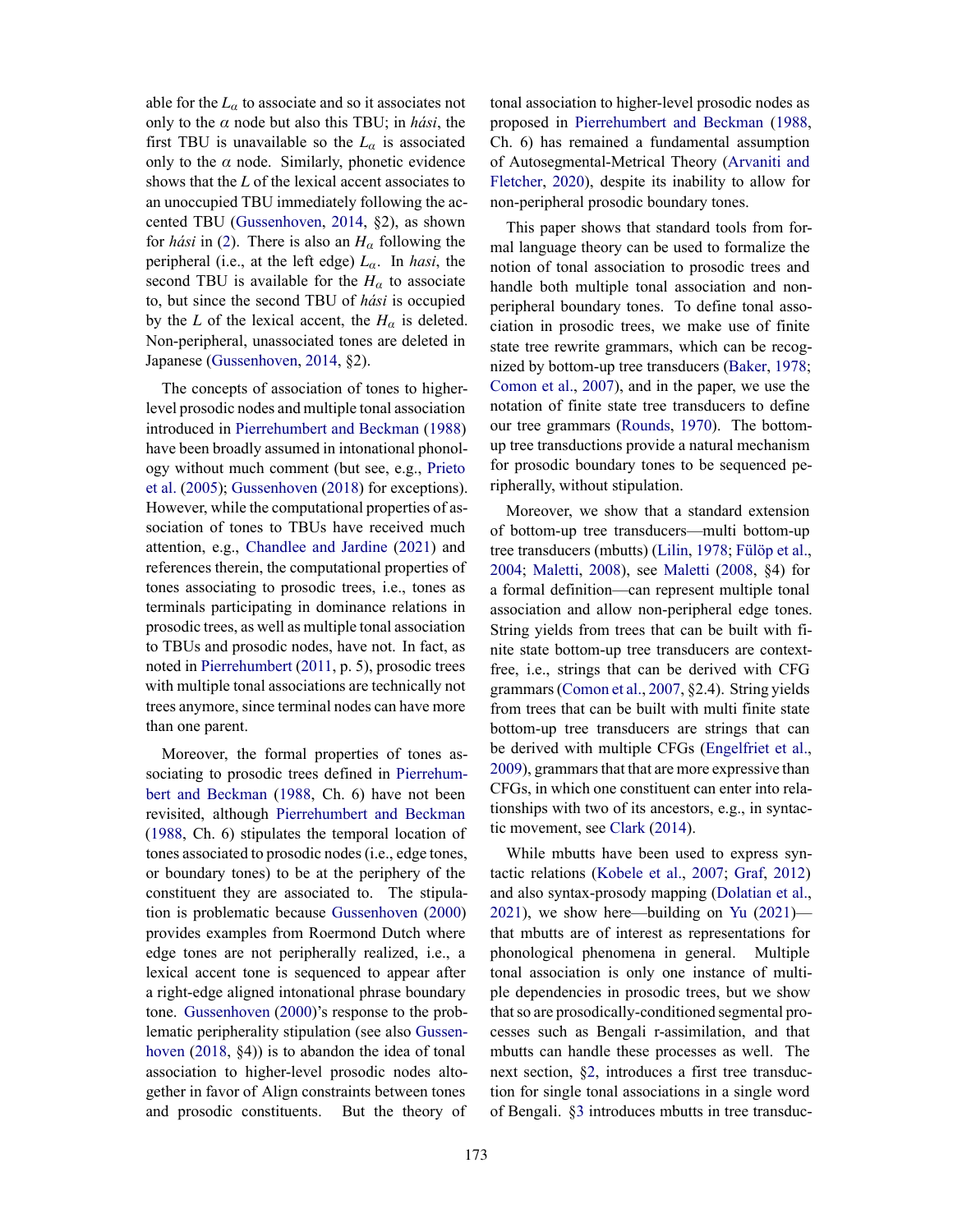tions for tone association in Japanese for *hasi* and *hási* in (2), and §4 shows how mbutts can represent r-assimilation in Bengali, too. §5 discusses issues raised by using mbutt representations.

#### **2 A first tree transduction**

A finite state bottom-up tree transducer can be thought of as a generalization of a string finite state transducer that can process multiple branches rather than a single branch (a string). A string finite state transducer processes a string from left to right, one symbol at a time, and enters one of finitely many states after each step. A string transduction is recognized as well-formed if and only if the transducer enters a final state after processing the entire string. A finite state bottom-up tree transducer processes a tree from leaves towards the root, one subtree at a time, and enters one of finitely many states after each step. A tree transduction is recognized as well-formed if and only if the transducer enters a final state after processing the tree all the way up to the root. A tree transduction step can re-label nodes, delete subtrees, or insert new material. However, bottom-up tree transductions cannot change structures that have already been built.

As a first introduction to tree transductions, we show the grammar and steps to insert the pitch accent (L<sup>\*</sup>) and accentual phrase tone ( $H_\alpha$ ) and assign stress in an accentual  $(\alpha)$  phrase of a single two-syllable prosodic word (*ω*) in Bengali, e.g.,  $/t$  $\int$ ador/ or /ɔmor/ from (1). (An even simpler warm-up transduction that inserts just the  $H_\alpha$  and ignores stress and pitch accent assignment is given in Table 5 and (7) in Appendix A.) For this first transduction, we make the simplification that the pitch accent insertion rule in Bengali is only *ω*based, i.e., a pitch accent is assigned to the stressed syllable in each  $\omega$ . A transduction that assigns an L\* to the stressed syllable of only an *α*-initial *ω* is shown in Appendix B.

Since the segments play no role in these processes, we leave them out and only show tonal association to the syllabic TBUs (*σ*) and *α* node. The rules in (3) take the input tree shown as the leftmost tree in the derivation in Table 1 and returns the rightmost tree in Table 1 as the output tree (ignoring the green filled circle at the moment). We assume a lexicon of low and high tones and a placeholder symbol, *ε*, that indicates a location where a tone can be filled,  $\{L, H, \varepsilon\}$ , and we define  $q_\alpha$  to

be a final state. A green filled circle decorating a tree in Table 1 indicates which state the transducer enters after the application of the transition rule labeling the rewrite arrow to the left of the tree, and the output at each step is shown as the subtree under the state. By convention, a state is positioned as the mother node of the subtree that has just been processed, but isn't actually part of the tree—it's just an annotation like a "you are here" marker.

(3) Grammar fragment for tree transduction of single- $\omega$  accentual phrase;  $q_\alpha$  final state

$$
\begin{array}{ll}\n[B1] & \varepsilon() \to q_{\varepsilon}(\varepsilon()) \\
[B2] & \sigma(q_{\varepsilon}(t)) \to q_{\zeta}(t) \\
[B3] & \omega(q_{\zeta}(t_1), q_{\zeta}(t_2)) \to q_{\omega}(\omega(\text{str}(\sigma(L)), \sigma(t_2))) \\
[B4] & \alpha(q_{\omega}(t)) \to q_{\alpha}(\alpha(t, H))\n\end{array}
$$

The left-hand side of a rule shows the structure required for the rule to be applied, and its format differs depending on whether the transducer is at a leaf or not. When the transducer is at a leaf, e.g., Rule [B1], the left-hand side of the rule is just the leaf, which by definition, has no daughters underneath—indicated by the empty parentheses following the leaf label, e.g.,  $\varepsilon()$  in Rule [B1]. If the transducer is at an  $\varepsilon$  leaf, then Rule [B1] can apply, as shown in the first step in Table 1. The righthand side shows the state entered, as well as the output, shown in the immediately following parentheses. For example, when the transducer applies Rule [B1], it processes the leaf  $\varepsilon$ (), enters state  $q_{\varepsilon}$ , and returns the input leaf  $\varepsilon$ () unaltered, as output. And the first step in Table 1 shows the transducer processing both *ε* leaves with Rule [B1] (which is shown as applying twice with the notation  $[B1]^2$ ) to enter state  $q_{\varepsilon}$  on both the left and right branches and output back *ε* on each branch, which is shown as the daughter of the  $q_\varepsilon$  node. The green circles in the derivation move from the leaves towards the root over the course of the derivation since the tree is processed bottom-up. When the transducer is at a non-terminal node (all rules but Rule [B1]), the current node label and the state(s) that the transducer is in must match the left-hand side of a rule for the rule to apply.

Rule [B2] states that if the transducer is at a unary *σ* node with its single daughter (variable *t*) in state  $q_{\varepsilon}$ , then the transducer can enter  $q_{\zeta}$ , deleting the  $\sigma$  node but leaving its daughter  $(t)$  unchanged. The second step in Table 1 shows the transducer applying this rule for both the left and right branches; here,  $t$  is  $\varepsilon$ . Rule [B3] is a merge rule that states that if the transducer is at a binary-branching *ω* node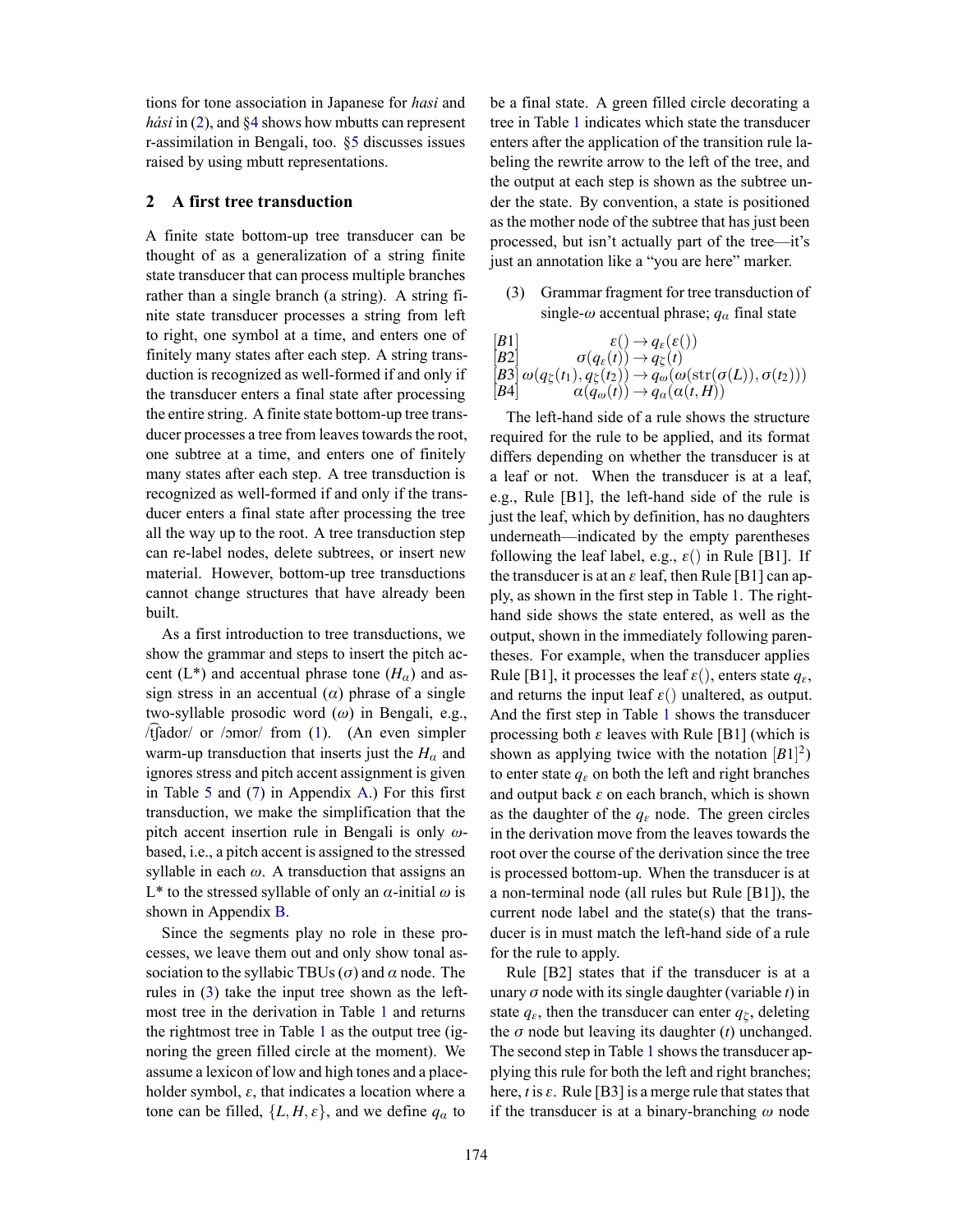

Table 1: Transduction of tone insertion and stress assignment in single-word accentual phrase using rules in (3)

with its left daughter  $(t_1)$  in state  $q_\zeta$  and its right daughter ( $t_2$ ) also in state  $q_\zeta$ , then the transducer can enter  $q_\omega$  and output back the  $\omega$  subtree with *σ* nodes inserted above both daughters. Moreover, the  $\sigma$  dominating the first daughter  $(t_1)$  is assigned stress, str(*σ*), 2 following Bengali's *ω*-initial stress assignment rule, and its associated *ε* tone is replaced with a *L* tone, i.e., an L\* pitch accent. Since the *L* pitch accent is already defined by where it is associated in the tree, there is no need to also add a '\*' diacritic. The third step in Table 1 shows the transducer applying Rule [B3]. The replacement of *ε* with *L* in Rule [B3] is why Rule [B2] is defined to delete the *σ* node. The bottom-up transducer can modify the daughter tone of a *σ* node only if the *σ* node has not already been built. The L\* associates to the stressed syllable, which is defined to be the *ω*-initial syllable. So stress assignment, and consequently pitch accent assignment, can only occur when the *ω* node is processed.

The transduction of the input tree can end successfully if the transducer completes processing the tree up to the root node and enters a final state a state where the derivation can optionally terminate. Rule [B4] states that if the transducer is at an  $\alpha$  node with a single daughter (*t*) in state  $q_{\omega}$ , then the transducer can enter  $q_\alpha$  and output back the  $\alpha$  subtree with its daughter (*t*) unaltered and insert a new daughter *H* accentual phrase tone to the right. No tonal  $\alpha$  diacritic is needed since the *H* tone is defined by where it associates in the tree. For the purposes of processing just an accentual phrase, we designate  $q_\alpha$  as a final state.

Upon the application of Rule [B4], the trans-

ducer has processed the entire tree up to the root, enters final state  $q_\alpha$  (positioned as the mother node of the root node), and returns the output tree, which is shown as the daughter of  $q_\alpha$ . Thus, the tree grammar in (3) recognizes that the transduction in Table 1 is well-formed. In fact, the transduction in Table 1 is the only transduction that (3) recognizes as well-formed. For instance, an output tree like the rightmost tree in Table 1, but with the second syllable under  $\omega$  stressed rather than the first, is not well-formed under (3).

The rule to insert an accentual phrase tone in Table 1, Rule [B4], exemplifies how peripherality of tones associated to higher-level prosodic nodes is a natural consequence of the definition of bottom-up tree transducers. Since a bottomup tree transducer cannot make changes to a subtree that has already been built, no rule in place of Rule [B4] can be defined to insert a tone inside the already-built *ω*-subtree. Rather, Rule [B4] inserts a tonal daughter of  $\alpha$  that is a sister to the right of the already-built *ω*-subtree. Another possible rule in place of Rule [B4] could insert an H tone to the left of the *ω*-subtree, e.g., by replacing the right-hand side of Rule [B4],  $q_\alpha(\alpha(t, H))$ , with  $q_\alpha(\alpha(H,t))$ . The possible placements of an inserted tone are confined to the periphery of the accentual phrase. Non-peripheral boundary tones can be defined with multi bottom-up tree transductions, which we introduce in the next section.

#### **3 Multiple dependencies in tonal associations**

While the association of L\* pitch accent in Table 1 is determined at the word-level, it does not have a multiple dependency because the *L* is inserted only at the step when the  $\omega$  is processed (Rule [B3]) the *L* is not carried up the derivation over multi-

<sup>&</sup>lt;sup>2</sup>We indicate a stressed syllable with  $str(\sigma)$  rather than a diacritic  $\acute{\sigma}$  to make it explicit that the  $\sigma$  in str( $\sigma$ ) is copied and that a stressed  $\sigma$  isn't just another symbol with arbitrary relation to *σ*.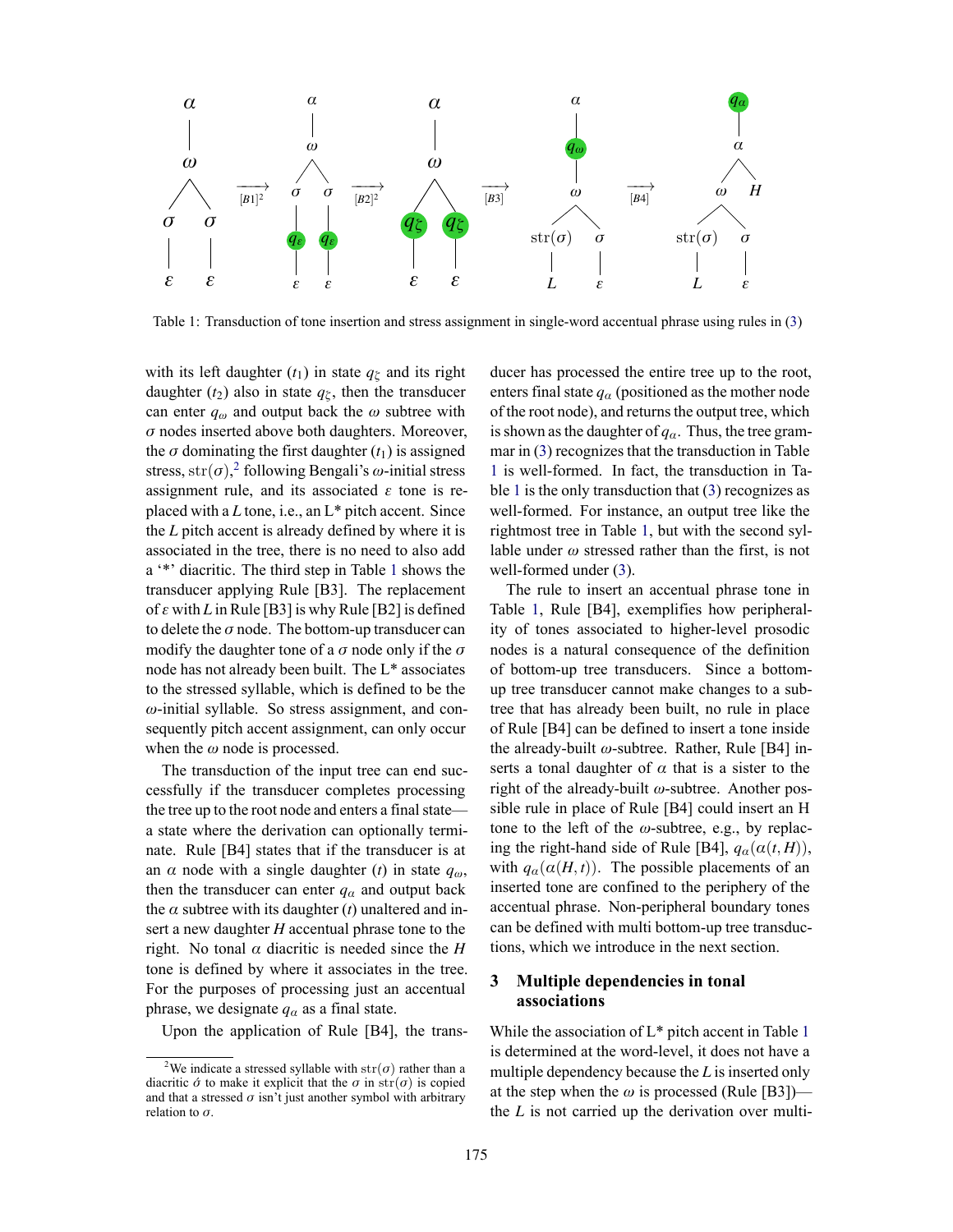

(a) Unaccented *hasi* (b) Accented *hási*

Figure 2: Derived trees showing tonal associations for *hasi* and *hási* described in (2).

ple steps. Multiple dependencies do, however, occur in the tonal associations of two-syllable words in Japanese such as *hasi* and *hási* (2), and mbutts give us a way to express them, as we show in this section. Since the transductions here involve only unary (and no bimoraic) syllables and tonal insertion is not conditioned on the prosodic word, we omit those constituents in the prosodic trees to conserve space. The final output trees to be derived, following (2), are shown in Figure 2. As is done in AM Theory as well as similar syntactic derivations, we explicitly indicate the multiple associations of the *L* and *H* tones in *hasi* by showing them each as having two mothers—the mora and the accentual phrase node. These kind of structures, where a single terminal node has two parents—can be interpreted as multidominance structures (Gärtner, 2002). (The multiple dependencies of the tones in accented *hási* are not explicitly represented in the same way in Figure 2 because they occur only in the course of the derivation and not also in the final output derived tree like for *hasi*.)

A transduction for tone assignment in an intonational phrase consisting of an unaccented 2*σ* word, e.g., *hasi*, is given in Table 2 and (4), and a transduction for tone assignment in *hási* is given in Table 3 and (5). State labels in common with those for the Bengali in §2 shouldn't be taken to identify shared states between the transductions.

The transduction for /hasi/ (Table 2, using the rules in (4)) must define *L* and *H* accentual phrase tones, meaning that *L* and *H* tones are to be inserted only once the  $\alpha$  node is processed, as daughters of  $\alpha$ . But these tones are also to be daughters of  $\mu$ 's, which themselves are daughters of  $\alpha$ , and there cannot be any modifications to subtrees already built under the  $\alpha$  node. Thus, much like in Table 1, after the *ε* leaves are processed without change (Rule [J1a]), the  $\mu$  nodes are processed and

deleted (Rule [J3a]).

(4) Grammar fragment for /hasi/ transduction; *q<sup>ι</sup>* final state

$$
\begin{array}{ll}\n[J1a] & \varepsilon() \rightarrow q_{\varepsilon}(\varepsilon()) \\
[J3a] & \mu(q_{\varepsilon}(t)) \rightarrow q_{E}(t) \\
[J4a] & \alpha(q_{E}(t_{1}), q_{E}(t_{2})) \rightarrow q_{\delta}(L, H) \\
[J5a] & q_{\delta}(t_{1}, t_{2}) \rightarrow \\
& q_{\alpha}(\alpha(t_{1}, t_{2}, \mu(t_{1}), \mu(t_{2}))) \\
[J6] & \iota(q_{\alpha}(t)) \rightarrow q_{\iota}(\iota(t, L))\n\end{array}
$$

When the  $\alpha$  node is processed in Rule [J4a], the *L* and *H* tones are inserted. We could change the right-hand side of Rule [J4a] to  $q_{\alpha}(\alpha(L, H, \mu(L), \mu(H)))$ , skip Rule [J5a] entirely, and still generate the output of Rule [J5a]. But then the *L* tone that is daughter to the  $\alpha$  node would have no specified relation to the *L* tone that is daughter to the left  $\mu$  node; nor would the two  $H$  tones have a specified relation. Having instead the intermediate step of Rule [J4a] as written in (4) first inserts the *L* and *H* tones as lexical items and then carries them up the derivation to the next step as separate subtrees, without merging them at the  $\alpha$  node.

Rule [J4a], which transitions the transducer to state  $q_{\delta}$ , is our first example of a "multi" step—a step that carries multiple subtrees up the derivation rather than just one. The output of Rule [J4a] has a *q<sup>δ</sup>* green circle that is not positioned as a mother node to a constituent because *L* and *H* have not been merged to build a constituent. The two daughter subtrees under  $q_\delta$  in the input to Rule [J5a] also make that rule a "multi" rule. With *L* and *H* carried up as separate subtrees, Rule [J5a] builds *μ* constituents and an  $\alpha$  constituent, associates the left daughter under  $q_\delta(t_1)$  as both the leftmost daughter of the new  $\alpha$  node and the daughter to the new leftmost  $\mu$  node, and associates the right daughter under  $q_\delta(t_2)$  as both the peninitial daughter of the new  $\alpha$  node and the daughter to the new rightmost  $\mu$  node. These multiple associations are represented with a multidominance structure, as discussed for Figure 2a. To end the derivation, Rule [J6] processes the *ι* node and adds an *L* sister to the right of the *α* subtree under *ι*.

"Multi" rules appear in the transduction for tonal assignment in *hasi* because the *L* and *H* tones each have multiple (two) dependencies in the course of the derivation. They each enter in Rule [J4a], when the  $\alpha$  node is processed, but then they also enter relations with mother  $\alpha$  and  $\mu$  nodes in Rule [J5a]. While the output in Figure 2a derived by the *hasi* transduction shows multiple tonal associations, it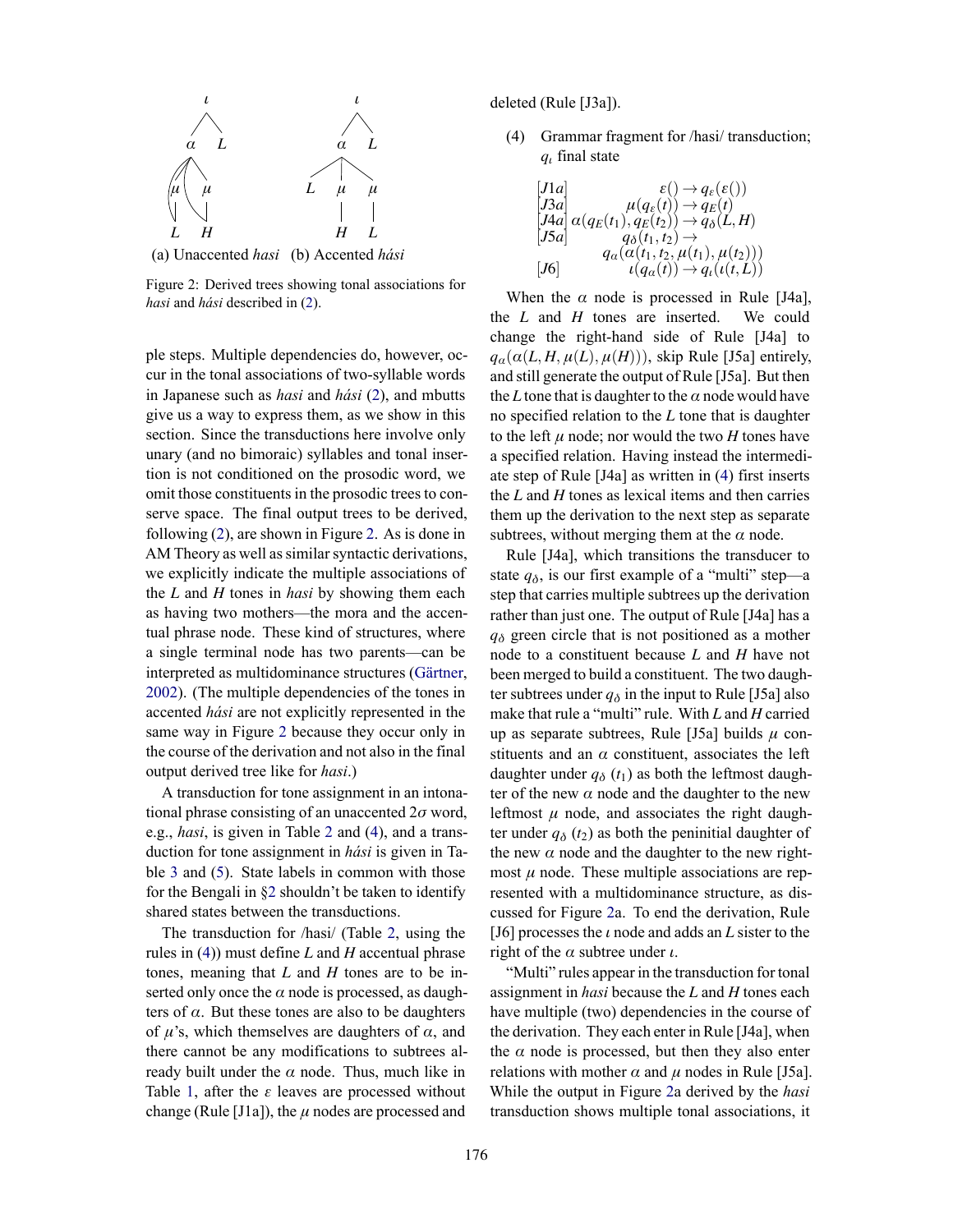

Table 2: Transduction for tonal association in unaccented /hasi/ using rules in (4)

is the multiple dependencies in the derivation steps that we are defining by including "multi" steps. The next transduction we show, which derives the output in Figure 2b, also has "multi" steps.

A transduction for a 2*σ* word with initial accent, e.g., *hási*, is given in Table 3—following rules already given in (4) and the additional rules in (5). As proposed in Pierrehumbert and Beckman (1988, p. 124-5), a T "tone" constituent is introduced. It keeps the two tones of the H\*+L lexical accent as separate leaves so that the tones can dock onto separate TBUs. We assume here that the T node is deleted when the two tones dock onto separate TBUs, although alternative assumptions could be explored as well, see, e.g., Grice (1995).

(5) Grammar fragment for /hási/ transduction, not including rules in (4); *q<sup>ι</sup>* final state

$$
\begin{array}{ll}\n[J1b] & H() \to q_H(H()) \\
[J1c] & L() \to q_L(L()) \\
[J2] & T(q_H(t_1), q_L(t_2)) \to q_A(t_1, t_2) \\
[J3b] & \mu(q_A(t_1, t_2)) \to q_B((t_1, t_2)) \\
[J4b] & \alpha(q_B(t_1, t_2), q_E(t_3)) \to \\
&q_a(\alpha(L, \mu(t_1), \mu(t_2)))\n\end{array}
$$

Since accent in Japanese is lexical, unlike the Bengali pitch accent, the input tree to the transduction already has the first mora associated to a *T* subtree with *H* and *L* daughters, i.e., a lexical accent. The tonal leaves enter via Rules [J1a,b,c]. "Multi" Rule [J2] processes the *T* node and deletes it to expose the tonal daughters for tonal re-association, carrying the *H* and *L* leaves separately up the derivation. "Multi" Rule [J3b] processes the left  $\mu$  node, deletes it, and continues to carry the *H* and *L* leaves up the derivation. Rule [J3a] processes the right *μ* node and deletes it. The *H* and *L* leaves have been carried up separately via the "multi" rules up to this point so that they can associate to separate moras in the next step. Rule [J4b] then shifts the *L* to the right branch to replace the placeholder  $\varepsilon$ , rebuilds the moras, and inserts an  $L$ accentual phrase tone as the leftmost sister to the *μ*'s. Finally, Rule [J6] processes the *ι* node and inserts an  $L$  to the right of the  $\alpha$  subtree as a daughter of *ι*, just like in the transduction for *hasi*.

The final output tree from Table 3 has no multiple tonal associations. Nevertheless, the transducer defined in (5) is an mbutt because "multi" steps arise from multiple dependencies in the derivation steps. Each tone of the lexical accent has two dependencies: (i) to the *T* node, where it enters as a daughter leaf, and (ii) to the  $\mu$  node, where it re-associates as as daughter leaf. Note that the last "multi" step, Rule [J4b], can be easily modified to demonstrate how "multi" steps can accommodate non-peripheral temporal sequencing of edge tones. For example, the right-hand side could be changed to  $q_\alpha(\alpha(\mu(t_1), L, \mu(t_2)))$  to insert the  $L_\alpha$  between the two lexical accent tones.

### **4 Multiple dependencies in segmental associations**

Multiple dependencies don't occur only with tonal association in prosodic trees, but also with prosodically-conditioned segmental processes. A segment enters as a leaf (location one in a prosodic tree) but then it cannot be merged into the prosodic tree until the prosodic constituent that conditions its realization is processed (location two). We illustrate this for the transduction of /r/-assimilation in the Bengali accentual phrase /t͡ʃador/, shown in Table 4, following (6). Recall from  $\S1$  that /r/ undergoes total assimilation to an immediately following coronal consonant within the same  $\alpha$ . Therefore, the realization of any /r/ in Bengali can't be determined until *α* is processed. Moreover, any coronal consonant must also be carried up all the way to the  $\alpha$  node, in case it may be immediately preceded by an  $/r$  within the same  $\alpha$ .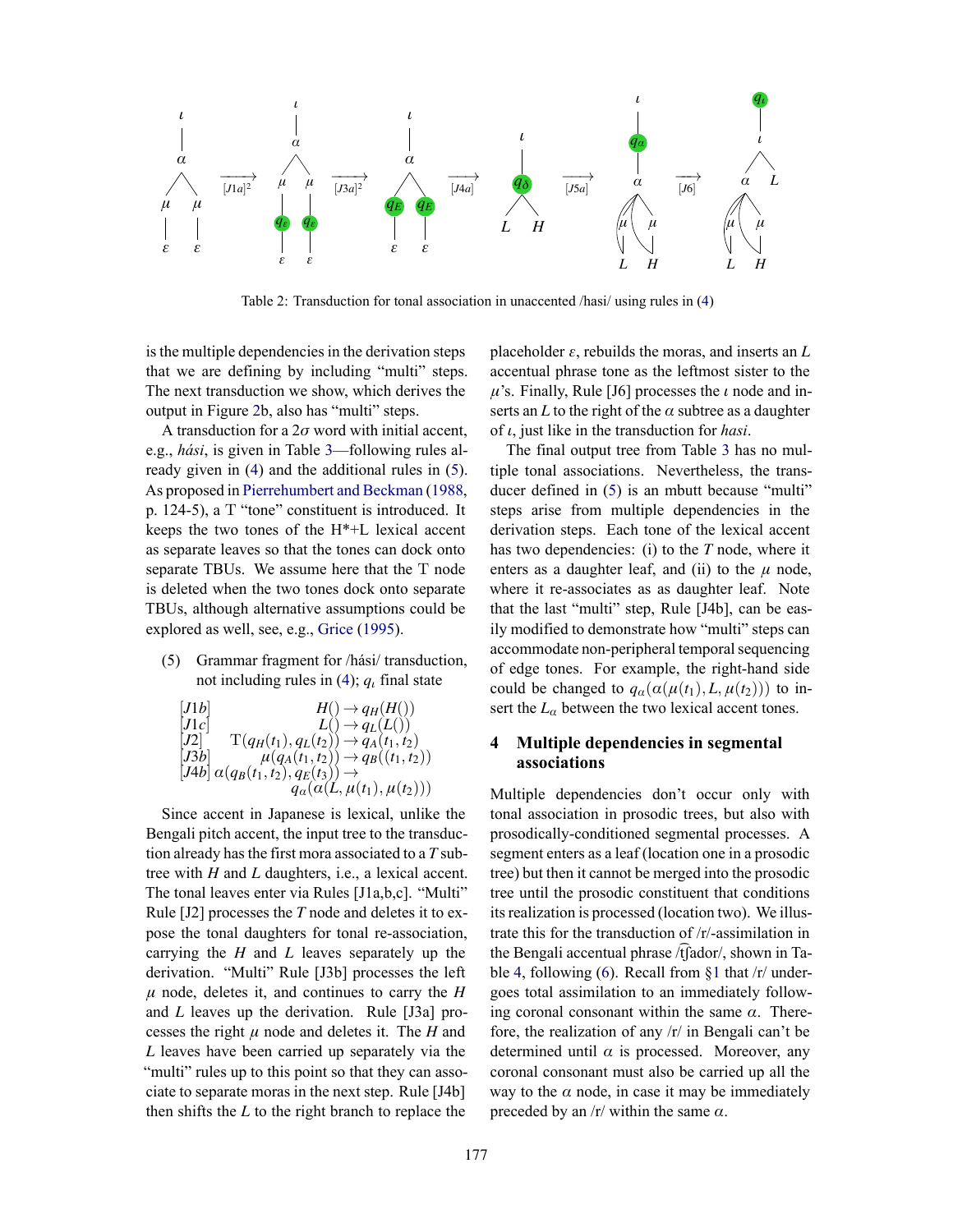

Table 3: Transduction for tonal association in accented /hási/ using rules in (5)



Table 4: Transduction for /r/-assimilation in  $\sqrt{t}$  ador/ using rules in (6)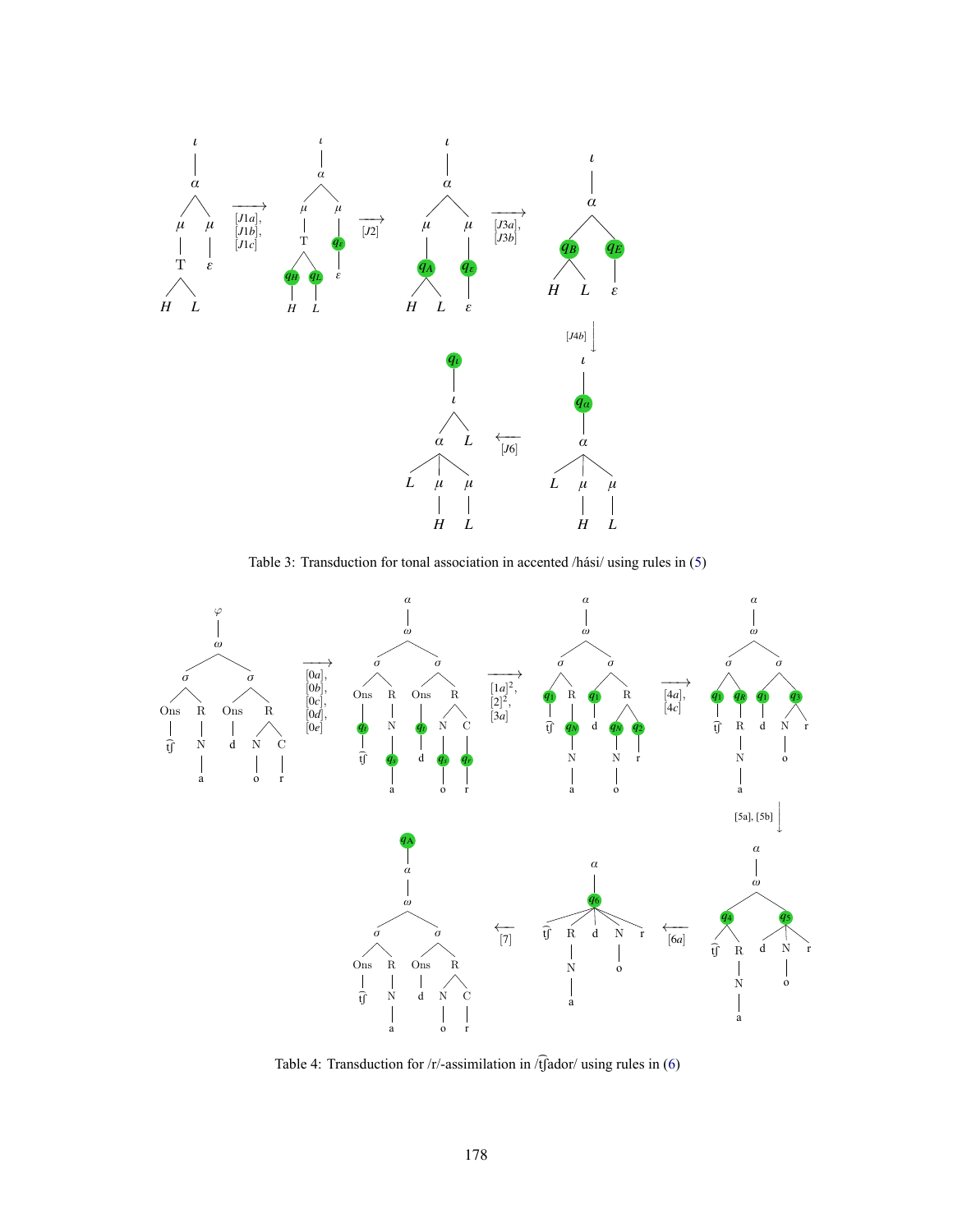(6) Grammar fragment for /t͡ʃador/; *q*<sup>Α</sup> final state

 $[0a]$   $\widehat{tf}(\lambda) \rightarrow q_t(\widehat{tf}(\lambda))$   $[0b]$   $a(\lambda) \rightarrow q_s(a(\lambda))$  $[0c]$  d()  $\rightarrow$  *q<sub>t</sub>*(d())  $[0d]$  o()  $\rightarrow$  *q<sub>s</sub>*(o())  $[0a]$   $\widehat{f}((\cdot) \rightarrow q_t(\widehat{f}((\cdot)))$   $[0b]$   $a(\cdot) \rightarrow q_s(a(\cdot))$ <br>  $[0e]$   $r(\cdot) \rightarrow q_r(r(\cdot))$   $[1a]$  Ons $(q_t(t) \rightarrow q_1(t))$ <br>  $[2]$   $N(q_s(t)) \rightarrow q_N(N(t))$   $[3a]$   $C(q_r(t)) \rightarrow q_2(t)$  $N(q_s(t)) \rightarrow q_N(\tilde{N}(t))$ [3*a*]  $\text{R}(q_N(t)) \to q_R(\text{R}(t))$  $\text{R}(q_N(t_1), q_2(t_2)) \rightarrow q_3(t_1, t_2)$  $\sigma(q_1(t_1), q_R(t_2)) \rightarrow q_4(t_1, t_2)$  $\sigma(q_1(t_1), q_3(t_2, t_3)) \rightarrow q_5(t_1, t_2, t_3)$  $\left[\begin{matrix} 6a \end{matrix}\right] \omega(q_4(t_1, t_2), q_5(t_3, t_4, t_5)) \rightarrow q_6(t_1, t_2, t_3, t_4, t_5)$  $\alpha(q_6(t_1, t_2, t_3, t_4, t_5)) \rightarrow$  $q_A(a(\omega(\sigma(O(t_1), t_2), \sigma(O(t_3), R(t_4, C(t_5))))))$ 

The transduction in Table 4 begins by processing each segmental leaf via Rules [0a-e] to enter one of three states on each branch: *q<sup>t</sup>* (coronals /tʃ, d/),  $q_r$  (/r/), or  $q_s$  (vowels /a, o/). Then, each of the two branches with a nucleus (N) node with a daughter in state *q<sup>s</sup>* can be processed to fix the realization of the segment and finish building the nucleus to enter state  $q_N$  (Rule [2]). However, any branch with a coronal or  $/r/$  is processed to delete the onset (Ons) or coda (C) node and carry up the segment via Rules  $[1a, 3a]$ . A unary rime  $(R)$ can then be built (Rule [4a]), since it doesn't have coronals or /r/. But the /r/ must continue to be passed up, so we delete its *R* mother node and then hold the /r/ together with a nucleus subtree without merging to enter state  $q_3$  ("multi" Rule [4c]).

The coronals and /r/ (and already-built nuclei and rime) continue to be passed up as the  $\sigma$  nodes are processed and deleted ("multi" Rules [5a,b]) to reach states  $q_4$  on the left branch (carrying up 2 subtrees) and  $q_5$  on the right (carrying up 3 subtrees). Similarly, the *ω* node is then processed and deleted and the coronals and /r/ (and already-built nuclei and rime) are passed up again to enter  $q_6$  with 5 subtree daughters ("multi" Rule [6a]). Finally, we are ready to process the  $\alpha$  node and can stop passing up the coronals and /r/. Rule [7] (with Ons abbreviated as *O*) processes the  $\alpha$  node and outputs an  $\alpha$  tree with the remaining prosodic structure built in a single step, including no change to the final  $\frac{r}{r}$ , since the  $\frac{r}{r}$  has no coronal sister to the immediate right under state  $q_6$ . Although  $/r$ assimilation does not apply when  $\sqrt{t}$  ador/ is in its own *α*, the transduction we just stepped through underscores that even if a coronal does not immediately follows an /r/ within the same  $\alpha$  and even if an /r/ does not immediately precede a coronal within the same  $\alpha$ , the dependency to the  $\alpha$  node for these types of segments is always there. Appendix §C

shows the tree transduction for /ɔmor t͡ʃador/  $\rightarrow$ [ɔmot͡ʃ t͡ʃador] when /ɔmor t͡ʃador/ is within the same  $\alpha$  as in (1b,d).

#### **5 Conclusion**

We've shown that tree grammars defined via bottom-up tree transductions—standard and wellstudied tools from formal language theory provide a way to represent tonal association to higher-level nodes in prosodic trees. The peripherality of prosodic boundary tones follows without further stipulation (unlike Pierrehumbert and Beckman (1988)), since bottom-up tree transductions cannot change structures that have already been created. Extension to mbutts provides a mechanism to define non-peripheral boundary tones, which cannot be handled by Pierrehumbert and Beckman (1988). Since non-peripheral boundary tones such as Gussenhoven (2000)'s case in Roermond Dutch appear to be typologically rare, it seems desirable that non-peripheral boundary tones come in with the additional expressivity of "multi" steps in the grammar. More generally, mbutts can represent the pervasive multiple dependencies in prosodic structures including those arising in tonal association and from prosodicallyconditioned segmental allophony. They offer a way to precisely state and probe proposals in phonological analyses of tone and intonation, at a time when the fundamental assumptions of AM theory are being revisited (Grice, 2021).

(M)butts are a good starting point since their computational properties are relatively wellunderstood, but the sample transductions shown here already reveal issues with using them for phonology. For one, the transductions exemplified here only define bounded structures, e.g., twosyllable prosodic words. We can introduce recursion into the grammar to build words and phrases of arbitrary length (Yu, 2021), but it remains to be seen how resulting self-embedded structures fit with phonological patterns. Another issue is that the restriction that (m)butts cannot modify already-built structure—while potentially desirable for making non-peripheral boundary tones possible but exceptional—results in mass deletion of structure in the derivation followed by rebuilding this structure in a single step. Much more work is needed to refine, restrict, and adapt (m)butts to capture and identify generalizations about prosodic structure.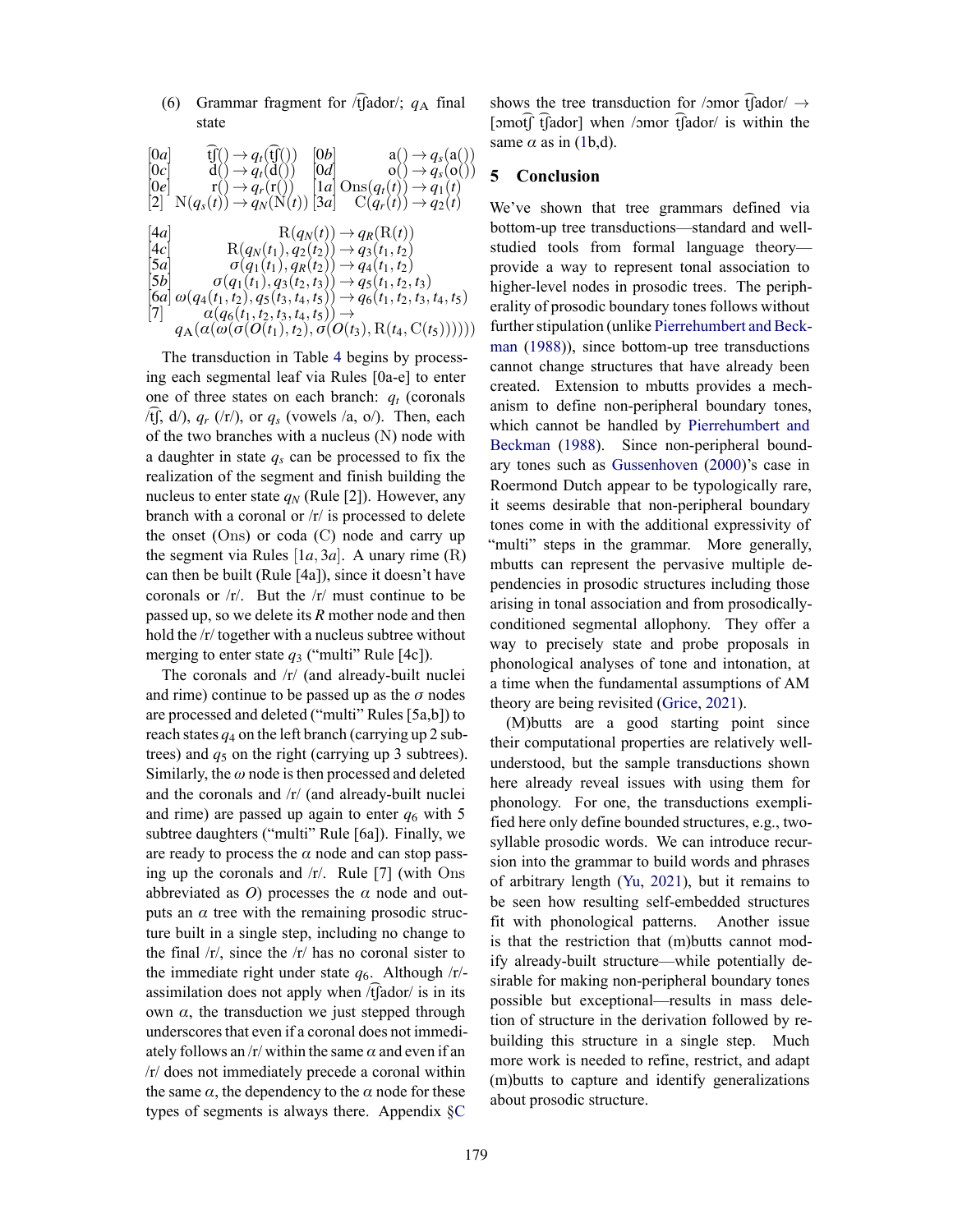#### **References**

- Amalia Arvaniti and Janet Fletcher. 2020. The Autosegmental-Metrical theory of intonational phonology. In Carlos Gussenhoven and Aoju Chen, editors, *The Oxford Handbook of Language Prosody*, chapter 6, pages 78–95. Oxford University Press.
- Brenda Baker. 1978. Tree transducers and tree languages. *Information and control*, 37:241–266.
- Jane Chandlee and Adam Jardine. 2021. Input and output locality and representation. *Glossa*, 6(1):43.
- Alexander Clark. 2014. An introduction to multiple context-free grammars for linguists. Available at: http://www.cs.rhul.ac.uk/home/alexc/ lot2012/mcfgsforlinguists.pdf.
- H. Comon, M. Dauchet, R. Gilleron, C. Löding, F. Jacquemard, D. Lugiez, S. Tison, and M. Tommasi. 2007. Tree automata techniques and applications. Available on: http://www.grappa. univ-lille3.fr/tata. Release October, 12th 2007.
- Hossep Dolatian, Aniello De Santo, and Thomas Graf. 2021. Recursive prosody is not finite-state. In *Proceedings of SIGMORPHON 2021*.
- Joost Engelfriet, Eric Lilin, and Andreas Maletti. 2009. Extended multi bottom–up tree transducers: Composition and decomposition. *Acta Informatica*, 46(8):561–590.
- Zoltán Fülöp, Armin Kühnemann, and Heiko Vogler. 2004. A bottom-up characterization of deterministic top-down tree transducers with regular look-ahead. *Information Processing Letters*, 91:57–67.
- Hans-Martin Gärtner. 2002. *Generalized Transformations and Beyond*. Akademie Verlag, Berlin.
- John Anton Goldsmith. 1976. *Autosegmental phonology*. Ph.D. thesis, Massachusetts Institute of Technology.
- Thomas Graf. 2012. Movement-generalized Minimalist Grammars. In *LACL 2012*, volume LNCS 7351, pages 58–73.
- Martine Grice. 1995. Leading tones and downstep in English. *Phonology*, 12(2):183–233.
- Martine Grice. 2021. Commentary: The autosegmental-metrical model of intonational phonology. In Stefanie Shattuck-Hufnagel and Jonathan A. Barnes, editors, *Prosodic Theory and Practice*. MIT Press, Cambridge, MA.
- Carlos Gussenhoven. 2000. The boundary tones are coming: on the nonperipheral realization of boundary tones. In Michael B. Broe and Janet B. Pierrehumbert, editors, *Papers in Laboratory Phonology V: Acquisition and the lexicon*, pages 132–151. Cambridge University Press, Cambridge, UK.
- Carlos Gussenhoven. 2004. *The phonology of tone and intonation*. Cambridge University Press, Cambridge, UK.
- Carlos Gussenhoven. 2014. On the privileged status of boundary tones: evidence from Japanes, French, and Cantonese English. In Eugene Buckley, Thera Crane, and Jeff Good, editors, *Revealing structure*, pages 1–13. CSLI Publications.
- Carlos Gussenhoven. 2018. Prosodic typology meets phonological representations. In Larry M. Hyman and Frans Plank, editors, *Phonological typology*, pages 389–418. Walter de Gruyter GmbH, Berlin/Boston.
- Carlos Gussenhoven. To appear. Just how metrical is the Autosegmental-Metrical model? Evidence from pitch accents in Nubi, Persian, and English. In Haruo Kubozono, Junko Ito, and Armin Mester, editors, *Prosody and Prosodic Interfaces*. Oxford University Press.
- Bruce Hayes and Aditi Lahiri. 1991. Bengali intonational phonology. *Natural Language & Linguistic Theory*, 9:47–96.
- Sameer ud Dowla Khan. 2008. *Intonational phonology and focus prosody of Bengali*. Ph.D. thesis, University of California Los Angeles.
- Gregory M. Kobele, Christian Retoré, and Sylvain Salvati. 2007. An automata-theoretic approach to minimalism. In J. Rogers and S. Kepser, editors, *Model Theoretic Syntax at 10*, pages 71–80.
- D. Robert Ladd. 1996. *Intonational phonology*. Cambridge University Press, Cambridge.
- Eric Lilin. 1978. *Une generalisation des transducteurs d'etats finis d'arbres: les S-transducteurs*. Thése 3éme cycle, Université de Lille.
- Andreas Maletti. 2008. Compositions of extended topdown tree transducers. *Information and computation*, 206:1187–1196.
- Janet Pierrehumbert. 2011. Representation in phonology. Presented at 50 Years of Linguistics at MIT.
- Janet Pierrehumbert and Mary Beckman. 1988. *Japanese Tone Structure*. The MIT Press.
- J.B. Pierrehumbert. 1980. *The phonology and phonetics of English intonation*. Ph.D. thesis, Massachusetts Institute of Technology.
- Pilar Prieto, Mariapaola D'Imperio, and Barbara Gili Fivela. 2005. Pitch accent alignment in Romance: primary and secondary associations with metrical structure. *Language and Speech*, 48:359–396.
- William C. Rounds. 1970. Mappings and grammars on trees. *Mathematical Systems Theory*, 4(3):257–287.
- Kristine M. Yu. 2021. Computational perspectives on phonological constituency and recursion. *Catalan Jouurnal of Linguistics*, 20:77–114.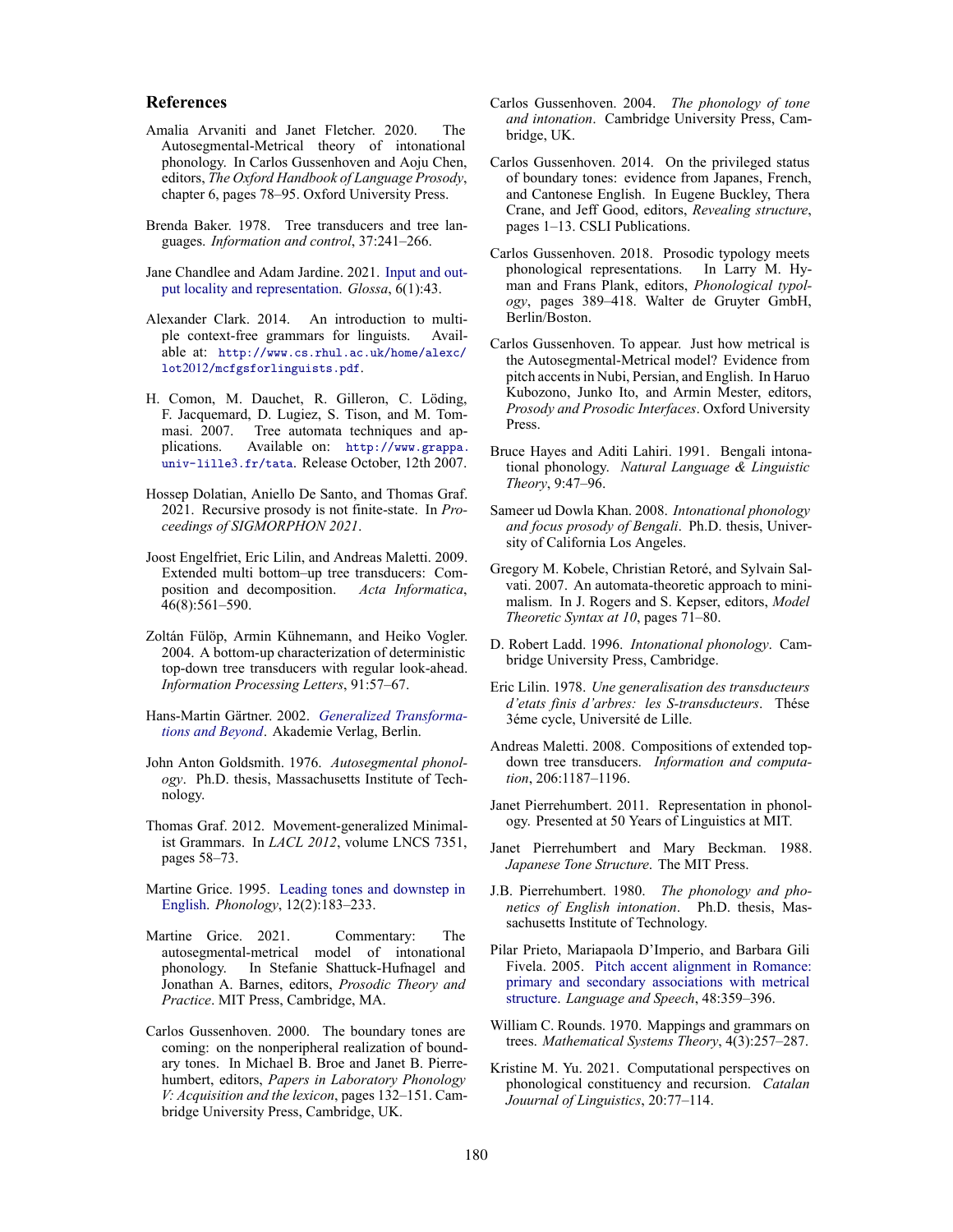### **A Warm-up tree transduction for only accentual phrase tone insertion**

This "warm-up" bottom-up tree transduction inserts only an accentual phrase tone in a single wordaccentual phrase in Bengali, while ignoring stress assignment and pitch accent assignment. We include it to show an example of a bottom-up tree transduction that only inserts material in building the output tree. In contrast, the transduction given in Table 1 and (3) includes the step of Rule [B2] which deletes the *σ* node.

(7) Grammar fragment for tree transduction of single-*ω* accentual phrase without pitch accent; *q<sup>α</sup>* final state

$$
\begin{array}{ll}\n[B1] & \varepsilon() \rightarrow q_{\varepsilon}(\varepsilon()) \\
[B2a] & \sigma(q_{\varepsilon}(t) \rightarrow q_{\sigma}(\sigma(t)) \\
[B3a] \omega(q_{\sigma}(t_1), q_{\sigma}(t_2)) \rightarrow q_{\omega}(\omega(t_1, t_2)) \\
[B4] & \alpha(q_{\omega}(t)) \rightarrow q_{\alpha}(\alpha(t, H))\n\end{array}
$$

Rules [B1, B4] are already discussed in §2 and we do not repeat discussion of them here. Rule [B2a] states that if the transducer is at a unary *σ* node with its single daughter (the variable *t*) in state  $q_{\varepsilon}$ , then the transducer can process the  $\sigma$  node and enter state  $q_\sigma$ , leaving its daughter (the variable *t*, and in this case, *ε*) unchanged. The second step in Table 5 shows the transducer applying Rule [B2a] for both the left and right branches. Rule [B3a] is a merge rule that states that if the transducer is at a binary-branching *ω* node with its left daughter  $(t_1)$  in state  $q_\sigma$  and its right daughter  $(t_2)$ also in state  $q_\sigma$ , then the transducer can process the *ω* node to enter *q<sup>ω</sup>* and output back the *ω* subtree without any change to daughters *t*1, *t*2.

#### **B Tree transduction for tonal association in two-***ω* **accentual phrase**

Table 1 and (3) in §2 made the simplification that the pitch accent insertion rule in Bengali is only *ω*based, i.e., a pitch accent is assigned to the stressed syllable in each *ω*. But in fact, pitch accent assignment is both *ω*- and accentual-phrase based, i.e., a pitch accent is only assigned to the stressed syllable of an  $\alpha$ -initial  $\omega$ . The rules in (8) and the tree transduction in Table 6 show one way this can be done. The leftmost *ω* that is pitch-accented is built with steps in Table 1, but the rightmost *ω*, which is unaccented, uses another rule, Rule [B3b]. Note that since Rules [B3] and [B3b] share the same left hand side, there is non-determinism in the grammar and either of the rules could apply when an  $\omega$  node is processed in the second step of the transduction. However, Rule [B4b] restricts well-formed two-*ω* accentual phrases to being initially accented.

(8) Grammar fragment for tree transduction of two-*ω* accentual phrase, repeating rules already in (3);  $q_\alpha$  final state

 $\begin{array}{cc} [B1] & \varepsilon \end{array} \longrightarrow q_{\varepsilon}(\varepsilon))$  $\sigma(q_{\varepsilon}(t)) \rightarrow q_{\zeta}(t)$  $\left[\begin{matrix} B3 \end{matrix}\right]$   $\omega(q_{\xi}(t_1), q_{\xi}(t_2)) \rightarrow q_{\omega}(\omega(\text{str}(\sigma(L)), \sigma(t_2)))$  $[B3b] \omega(q_{\xi}(t_1), q_{\xi}(t_2)) \rightarrow q_{\Omega}(\omega(\text{str}(\sigma(t_1)), \sigma(t_2)))$  $[B4b] \alpha(q_{\omega}(t_1), q_{\Omega}(t_2)) \rightarrow q_{\alpha}(\alpha(t_1, t_2, H))$ 

## **C Tree transduction for /r/-assimilation in /ɔmor t͡ʃador/** <sup>→</sup> **[ɔmot͡ʃ t͡ʃador]**

Some rules below are repeated from the rules for the  $/t$  $f$ ador $/t$  transduction in  $(6)$ .

First, we show the transduction for a singleword accentual phrase for /ɔmor/ in Table 7, using the rules in (9). Like  $/t$  [ador/, / $\sigma$ mor/ has a /r/ that needs to be passed up to the *α* node.

(9) Grammar fragment for /ɔmor/ transduction;  $q_\alpha$  final state;

$$
\begin{array}{ll}\n[0d] & o() \rightarrow q_s(o()) \\
[0e] & r() \rightarrow q_r(r()) \\
[0h] & o() \rightarrow q_s(s()) \\
[0i] & m() \rightarrow q_s(m()) \\
[1] & \text{Ons}(q_s(t)) \rightarrow q_O(\text{Ons}(t)) \\
[2] & \text{N}(q_s(t)) \rightarrow q_N(\text{N}(t)) \\
[3a] & \text{C}(q_r(t)) \rightarrow q_2(t) \\
[4a] & \text{R}(q_N(t)) \rightarrow q_R(\text{R}(t)) \\
[4c] & \text{R}(q_N(t), q_2(t_2)) \rightarrow q_3(t_1, t_2) \\
[5c] & \sigma(q_O(t_1), q_3(t_2, t_3)) \rightarrow q_7(t_1, t_2, t_3) \\
[5d] & \sigma(q_R(t)) \rightarrow q_O(\sigma(t)) \\
[6c] & \omega(q_\sigma(t_1), q_7(t_2, t_3, t_4)) \rightarrow q_9(t_1, t_2, t_3, t_4) \\
[7b] & a(q_9(t_1, t_2, t_3, t_4)) \rightarrow \\
q_a(\alpha(\omega(\text{str}(t_1), \sigma(\text{Ons}(t_2), \text{R}(t_3, \text{C}(t_4))))))))\n\end{array}
$$

Putting together the tranductions of /ɔmor/ and  $/t$ [ador/ in Tables 7 and 4 up through the penultimate steps, we can define the transduction of /r/ assimilation in the single accentual phrase /ɔmor  $t$ [ador/ in Table 8 with the additional rule in  $(10)$ .

- (10) Grammar fragment for transduction of /r/ assimilation in /ɔmor t͡ʃador/; *q<sup>α</sup>* final state
- $[7c](q_9(t_1, t_2, t_3, t_4), q_6(t_5, t_6, t_7, t_8, t_9)) \rightarrow$ *qα*(*α*(*ω*(*t*1, *σ*(*t*2, R(*t*3, C(*t*5)))), *ω*(*σ*(Ons(*t*5), *t*6), *σ*(Ons(*t*7), R(*t*8, C(*t*9))))))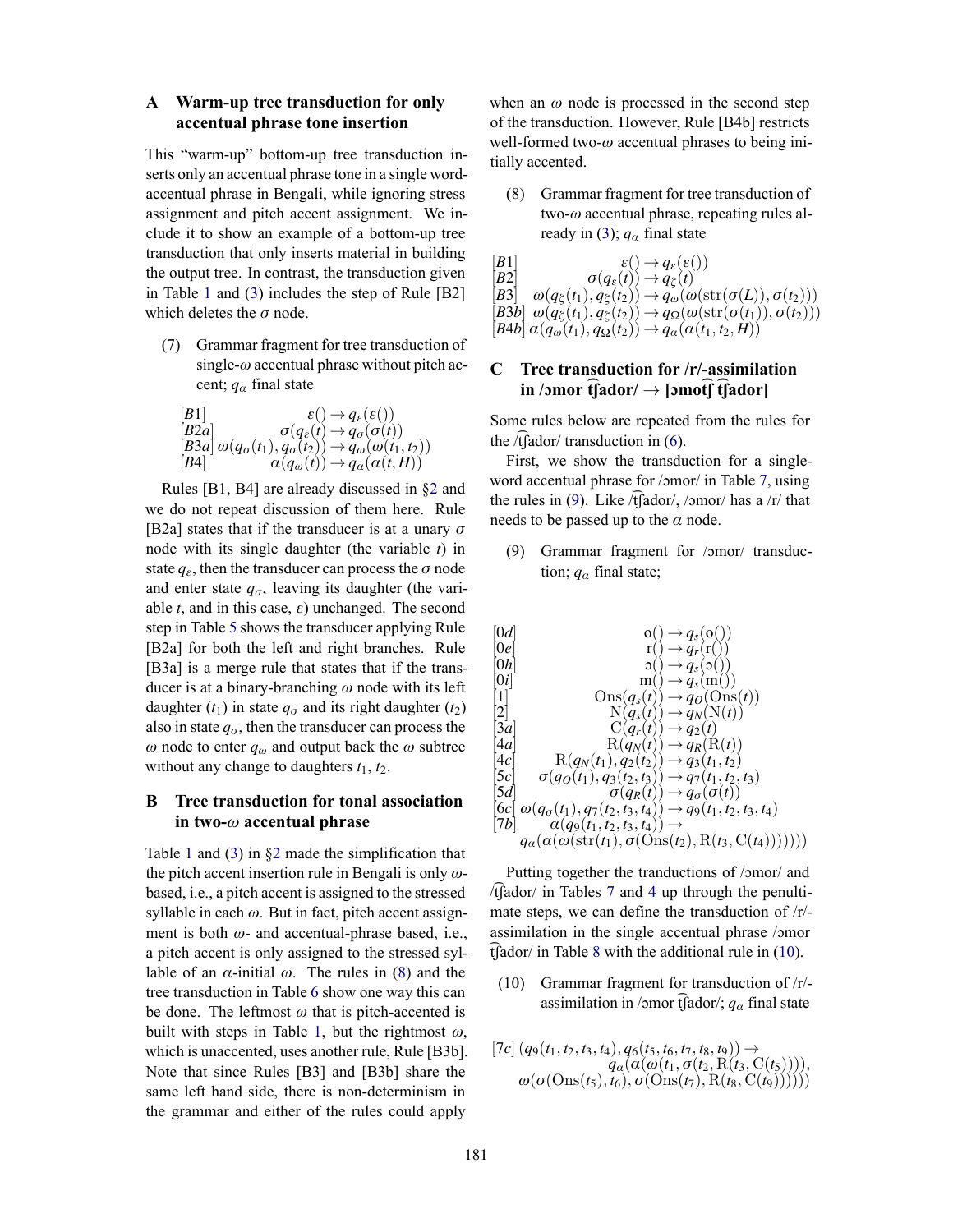

Table 5: Transduction of accentual phrase tone insertion in single-word accentual phrase using rules in (7)



Table 6: Transduction of tone insertion and stress assignment in two-word accentual phrase using rules in (8)



Table 7: Transduction for /r/-assimilation in /ɔmor/ using rules in (9)